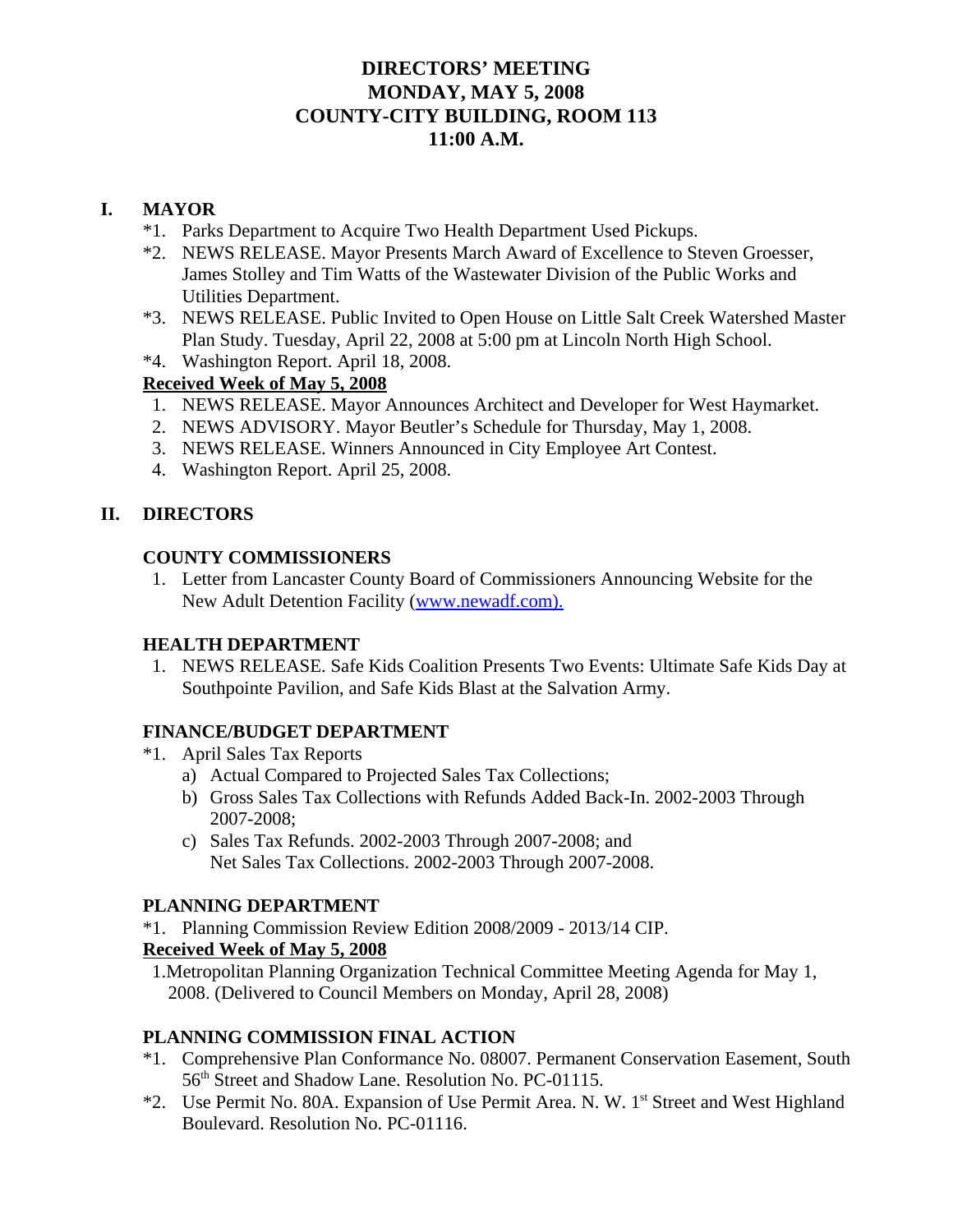- \*3. Preliminary Plat No. 07004. Wilderness Heights Addition. South 40<sup>th</sup> Street and Yankee Hill Road. Resolution No. PC-01118.
- \*4. Special Permit No. 08019. One-Sale Alcohol, 9 South Chargrill, 844 South Street. Resolution No. PC-01117.

# **PUBLIC WORKS/STAR TRAN**

\*1. Reply to Mr. Book from Larry Worth, StarTran Transit Manager, Regarding Questions, Concerns of the StarTran Public Transit System.

# **PUBLIC WORKS AND UTILITIES**

- 1. ADVISORY. Sidewalk Repair Advisory. Project #702361. Various Locations with Contract Awarded to TCW Construction of Lincoln.
- 2. ADVISORY. Sidewalk Repair Advisory. Project #702362. Various Locations with Contract Awarded to R & C Concrete of Lincoln.
- 3. ADVISORY. Upcoming Intersection Safety Improvement Project. 56<sup>th</sup> Street and Elkcrest Drive. City Project #700846. State Project #SSPP-5241(4).

# **III. CITY CLERK**

# **IV. COUNCIL REQUESTS/CORRESPONDENCE**

# **JON CAMP**

\*1. Correspondence from Jim Tiedeman Containing Questions and Concerns.

# **V. MISCELLANEOUS**

- \*1. Letter from Lela Knox Shanks Urging Council to Ban Members from Having City Contracts.
- \*2. Media Release from Community Health Endowment. Ruth Hill Elementary and community Health Endowment Team Up to Support the "Back Pack Program".
- \*3. Email from Mary Woltemath to City Council with Enclosures on Sewer Back-Up Claim.
	- a) Letter Sent to Roger Krutt, Assistant Superintendent of Wastewater Service; and
	- b) Report of Property Damage Filing of Claim Presented by Marie Woltemath.
	- c) Letter to Mary Woltemath from Connor Reuter, Assistant City Attorney, Regarding Claim Against the City of Lincoln in the Amount of \$125.00.

# **Received Week of May 5, 2008**

- 1. Email from Paul Miloni in Support of the Ethics Ordinance.
- 2. Email from Marvin Souchek in Support of the Ethics Ordinance.
- 3. Email from Shannon McGovern. Bring Tax Revenue into Lincoln with a Motorsports Race Track.

3b) Economic Impact Analysis. Sent by Shannon McGovern.

- 4. Email from Cory Smathers. Issue with Current Downtown Bicycle Lanes. 4b) Proposed Solution for Downtown Bicycle Lanes.
- 5. Email from Sstumme. Do Not Build Hotel with New Arena.

# **VI. ADJOURNMENT**

# \***Held over from Monday, April 28, 2008**

W:\FILES\CITYCOUN\WP\da050508.wpd.mmm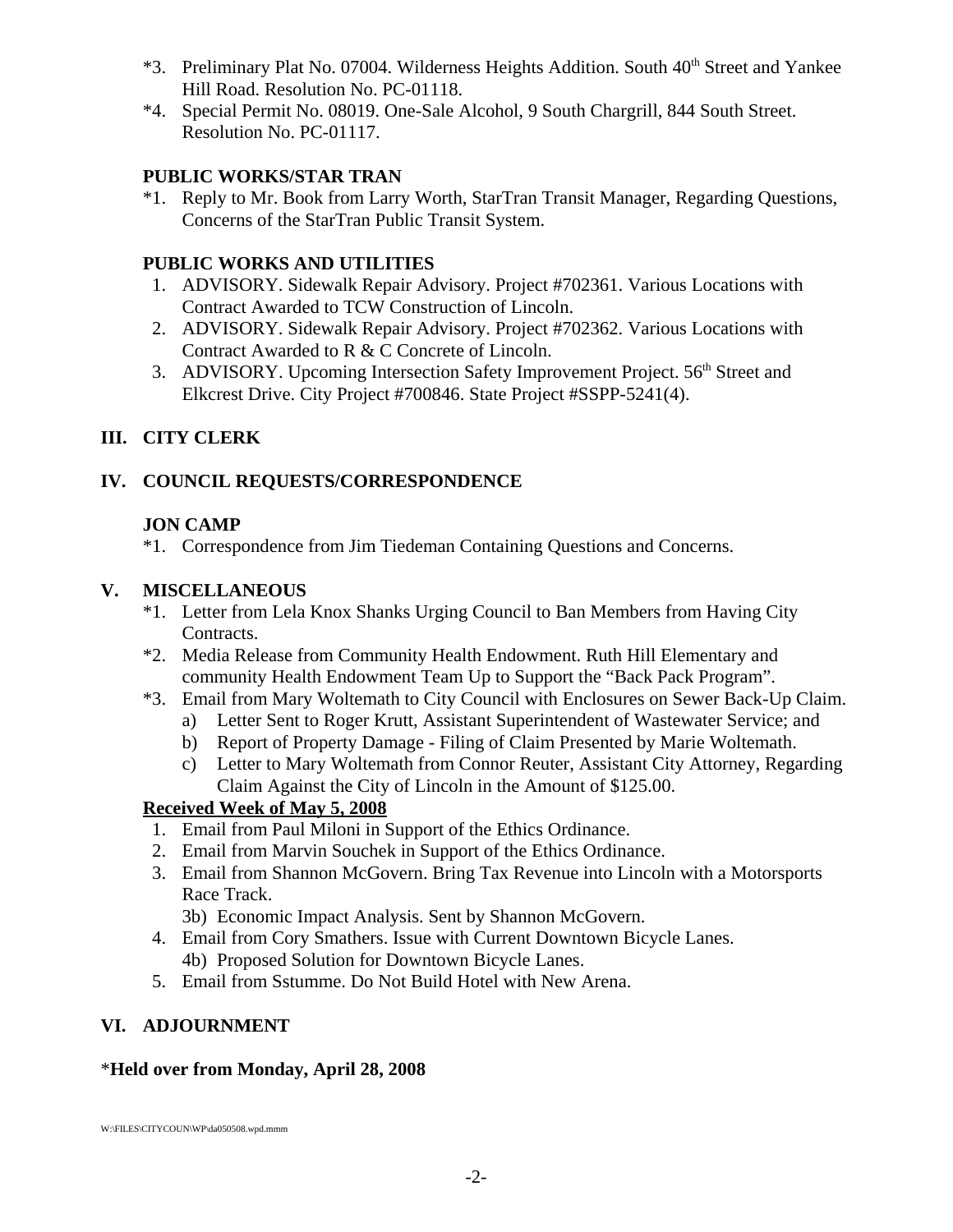## **DIRECTORS' MEETING MINUTES 11:00 a.m. MONDAY, MAY 5, 2008 COUNTY/CITY BUILDING CONFERENCE ROOM 113**

**Council Members Present:** Dan Marvin, Chair; Robin Eschliman, Vice-Chair; John Spatz, Doug Emery, Jonathan Cook, Ken Svoboda, Jon Camp

**Others Present:** Mayor Chris Beutler, Rick Hoppe, Trish Owen, Mayor's Office; City Clerk Joan Ross; John Hendry, City Attorney; Directors and Department Heads; and Tammy Grammer, City Council Staff.

Meeting convened at 11:05 a.m.

Location Announcement of the Nebraska Open Meetings Act: A Copy of the Nebraska Open Meetings Act is Located on the Wall at the Rear of this Room.

### **I. MAYOR** -

Mayor Chris Beutler stated on the retirement incentive program that they all were kind enough to put into operation this budget cycle providing that they got 30 people to participate. He wanted to let them know they are up to 33 people, so they'll be working with that program and Don Taute (Personnel Director) is present if they have any questions. Mr. Camp asked if they could get the financial consequences of it? So, they know what its cost the first year and savings. Don Taute responded they can work on that, he and Steve Hubka (Budget Officer) have talked a little bit about some of those things. He thinks Steve (Hubka) had worked through some of the numbers prior to them getting the last two or three that they had come in on Friday. That would be something they have to sit down and work through, but they could probably get something put together. Mayor Beutler commented he will have them get you the information as quickly as possible.

- \*1. Parks Department to Acquire Two Health Department Used Pickups. NO **COMMENTS**
- \*2. NEWS RELEASE RE: Mayor Presents March Award of Excellence to Steven Groesser, James Stolley & Tim Watts of the Wastewater Division of the Public Works & Utilities Department. - NO COMMENTS
- \*3. NEWS RELEASE RE: Public Invited to Open House on Little Salt Creek Watershed Master Plan Study on 04/22/08 at 5:00 p.m. at Lincoln North High School. - NO COMMENTS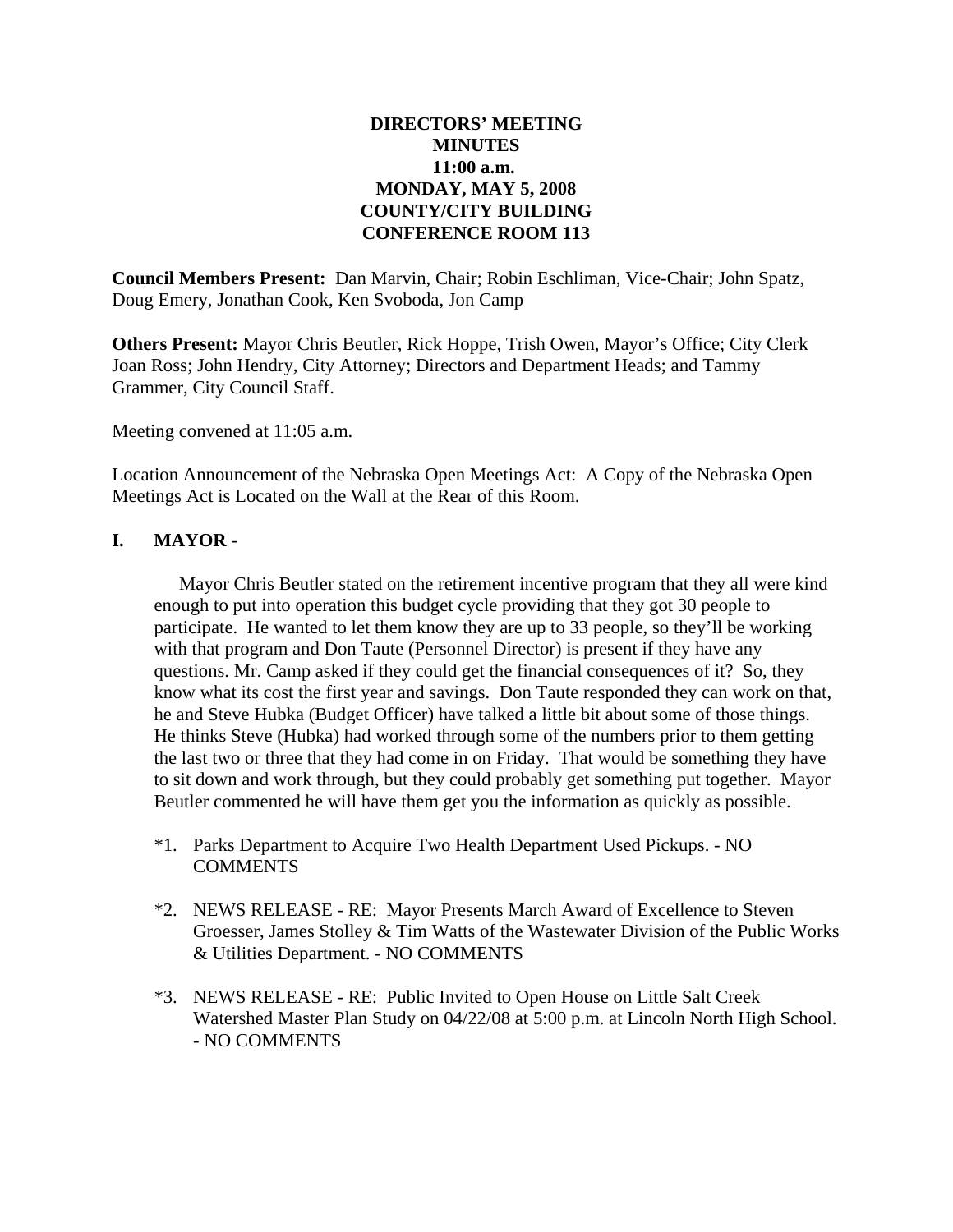\*4. Washington Report - April 18, 2008. - NO COMMENTS

### **Received Week of May 5, 2008**

- 1. NEWS RELEASE RE: Mayor Announces Architect and Developer for West Haymarket. - NO COMMENTS
- 2. NEWS ADVISORY RE: Mayor Beutler's Schedule for 05/01/08. NO COMMENTS
- 3. NEWS RELEASE RE: Winners Announced in City Employee Art Contest. NO COMMENTS
- 4. Washington Report April 25, 2008. NO COMMENTS

## **II. DIRECTORS -**

### **COUNTY COMMISSIONERS -**

1. Letter from Lancaster County Board of Commissioners - RE: Announcing Website for the New Adult Detention Facility**. -** NO COMMENTS

## **HEALTH -**

1. NEWS RELEASE - RE: Safe Kids Coalition Presents Two Events: Ultimate Safe Kids Day at Southpointe Pavilion, and Safe Kids Blast at the Salvation Army. - NO **COMMENTS** 

## **FINANCE/BUDGET -**

- \*1. April Sales Tax Reports ----- NO COMMENTS
	- a.) Actual Compared to Projected Sales Tax Collections;
	- b.) Gross Sales Tax Collections with Refunds Added Back-In. 2002-2003 Through 2007-2008;
	- c.) Sales Tax Refunds. 2002-2003 Through 2007-2008; and Net Sales Tax Collections. 2002-2003 Through 2007-2008.

## **PLANNING -**

\*1. Planning Commission Review Edition 2008/2009 - 2013/14 CIP. - NO COMMENTS

#### **Received Week of May 5, 2008**

 1. Metropolitan Planning Organization Technical Committee Meeting Agenda for May 1, 2008 (Delivered to Council Members on 04/28/08). - NO COMMENTS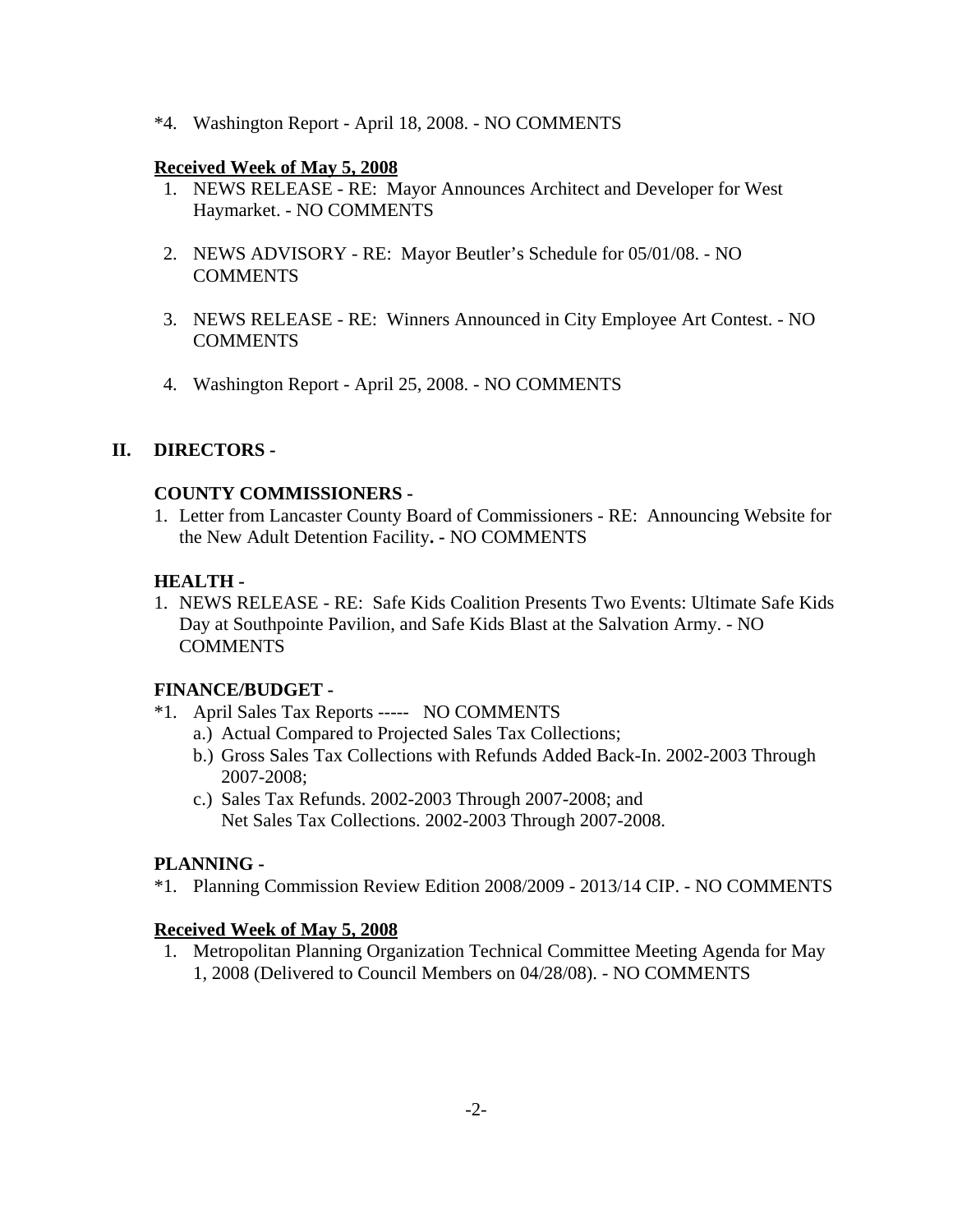#### **PLANNING COMMISSION FINAL ACTION .....**

- \*1. Comprehensive Plan Conformance #08007 Permanent Conservation Easement, South 56<sup>th</sup> Street & Shadow Lane - Resolution No. PC-01115. - NO COMMENTS
- \*2. Use Permit #80A Expansion of Use Permit Area. N. W. 1st Street & West Highland Boulevard. Resolution No. PC-01116. - NO COMMENTS
- \*3. Preliminary Plat #07004 Wilderness Heights Addition-South 40<sup>th</sup> Street & Yankee Hill Road - Resolution No. PC-01118. - NO COMMENTS
- \*4. Special Permit #08019 One-Sale Alcohol-9 South Chargrill-844 South Street. Resolution No. PC-01117. - NO COMMENTS

#### **PUBLIC WORKS/STARTRAN -**

\*1. Reply to Mr. Book from Larry Worth, StarTran Transit Manager - RE: Questions, Concerns of the StarTran Public Transit System. - NO COMMENTS

#### **PUBLIC WORKS & UTILITIES -**

- 1. ADVISORY RE: Sidewalk Repair Advisory Project #702361 Various Locations with Contract Awarded to TCW Construction of Lincoln. - NO COMMENTS
- 2. ADVISORY RE: Sidewalk Repair Advisory Project #702362 Various Locations with Contract Awarded to R & C Concrete of Lincoln. - NO COMMENTS
- 3. ADVISORY RE: Upcoming Intersection Safety Improvement Project 56<sup>th</sup> Street & Elkcrest Drive - City Project #700846 - State Project #SSPP-5241(4). - NO **COMMENTS**

#### **III. CITY CLERK -**

City Clerk Joan Ross stated on their Agenda today, Items 15 & 16 will be called together. *[#15, 08R-99, Amending the FY 2007/08 to 2012/13 Six Year Capital Improvement Program (CIP) to designated funding in the first year (2007/2008) of the CIP, identify funding sources, establish a project for the West O Historic Highway Project, and establish appropriations for that project.; and #16, 08R-100, Approving an Agreement for entering into a contract between the City and the Nebraska Department of Roads for the West O Historic Highway Project for improvements located on a four-block segment of West O Street between 3rd Street and the Salt Creek Bridge.]*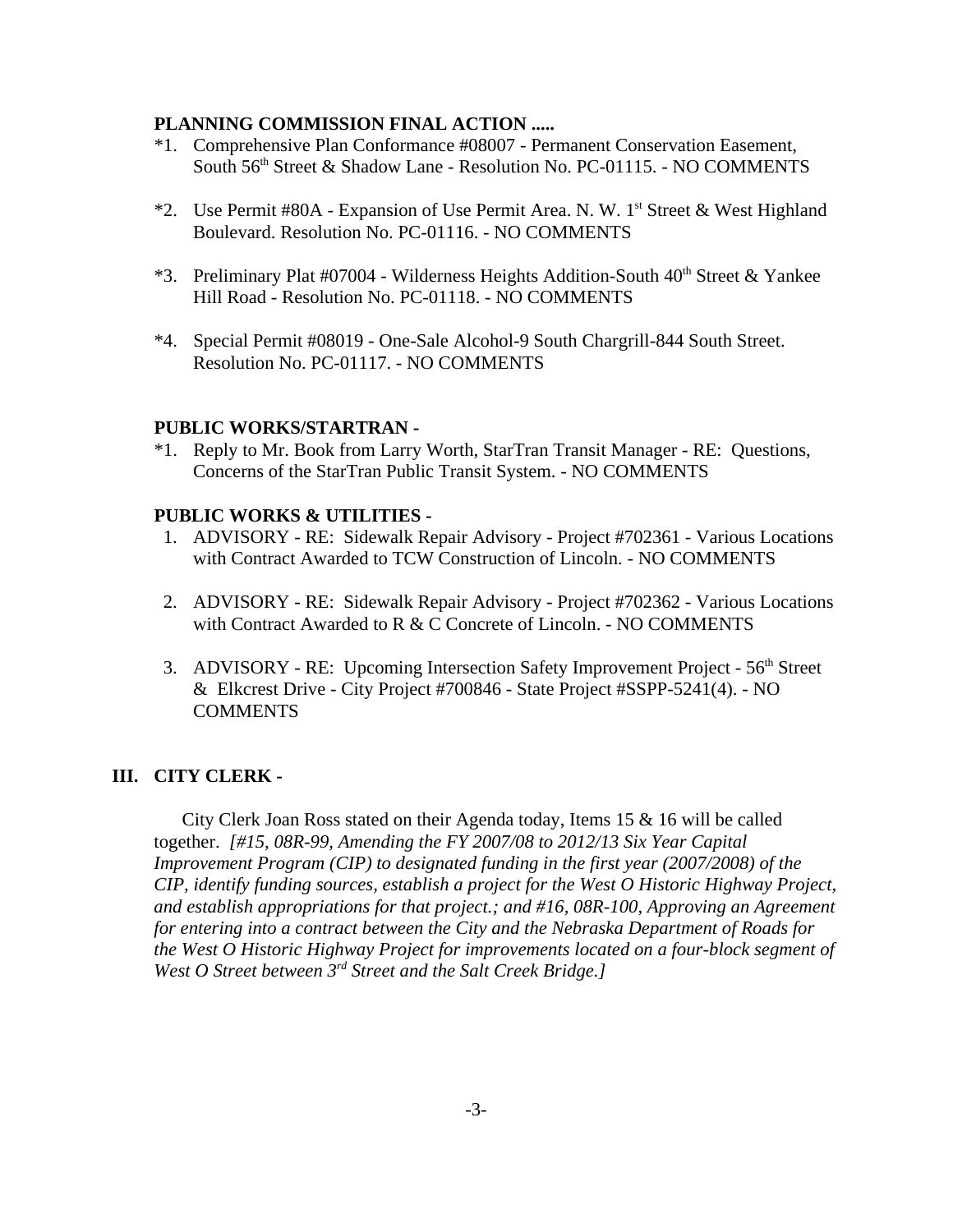Mr. Marvin asked if there was ever a Motion-To-Amend for Item 30? Mr. Svoboda stated Mr. Hunzeker was going to provide us with an amendment. Mr. Marvin commented did we ever see it. Mr. Svoboda responded no, he said he would have it to us before today, so maybe he will bring it with him. Mr. Cook commented he wants to make sure the City Attorney has a chance to look at it, but also wants to make sure Public Works is satisfied. *[#30, 08-50, Change of Zone 08010 - Application of Hub Hall Real Estate for a change of zone from R-3 Residential District to B-2 Planned Neighborhood Business District PUD to develop up to 70,000 square feet of commercial floor area on property generally located at N.W. 48th Street and W. Holdrege Street.]*

#### **IV. COUNCIL REQUESTS/CORRESPONDENCE -**

#### **JON CAMP -** No Comments

\*1. Correspondence from Jim Tiedeman Containing Questions and Concerns. - NO **COMMENTS** 

#### **JONATHAN COOK -** No Comments

**DOUG EMERY -** Mr. Emery stated to City Attorney John Hendry would you ask Rick Peo to call him, please. Mr. Hendry stated he's not here today, he will be back tomorrow, and he will have him call.

**ROBIN ESCHLIMAN -** No Comments

**JOHN SPATZ -** No Comments

**KEN SVOBODA -** No Comments

**DAN MARVIN -** No Comments

#### **V. MISCELLANEOUS -**

\*1. Letter from Lela Knox Shanks - RE: Urging Council to Ban Members from Having City Contracts. - NO COMMENTS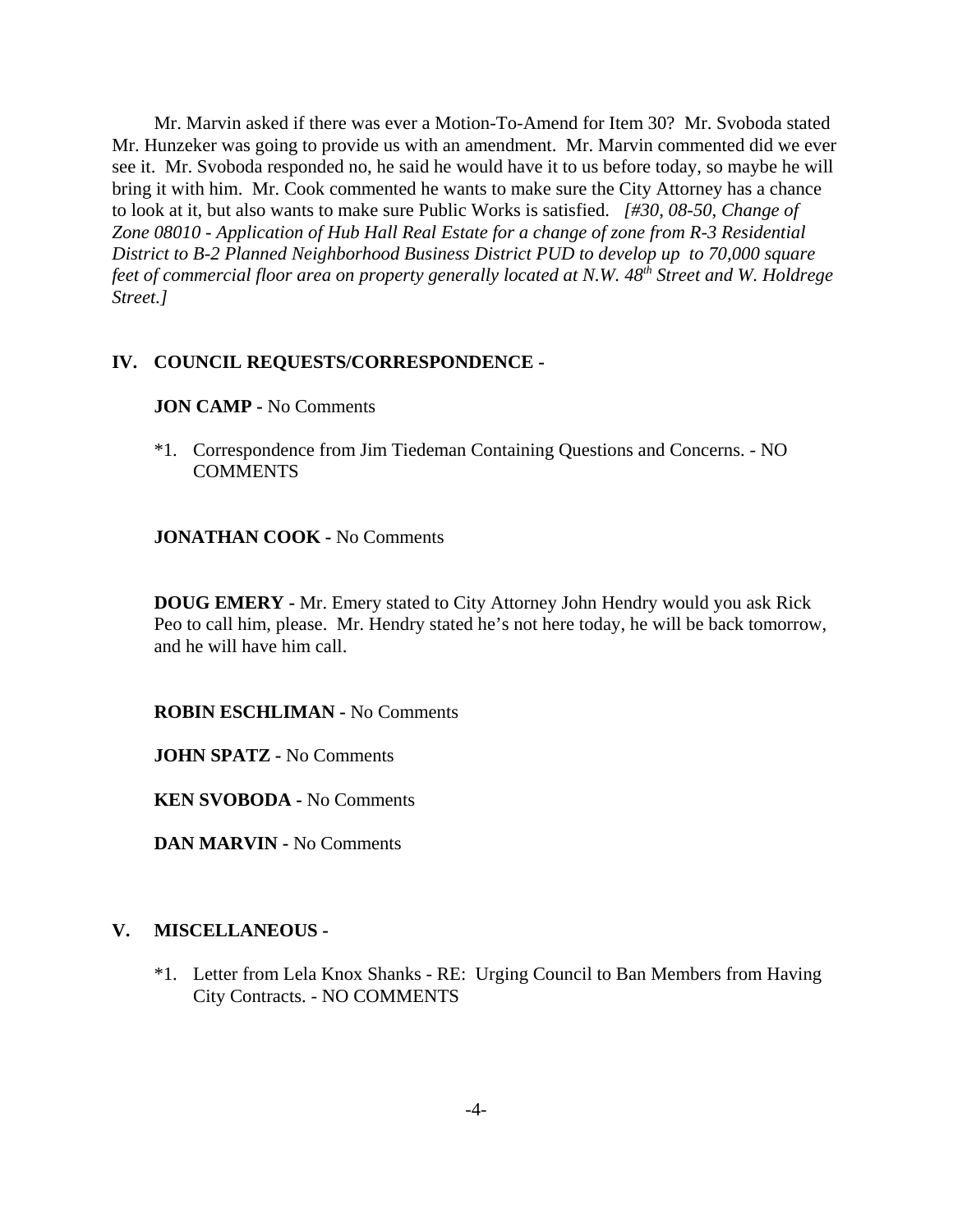- \*2. Media Release from Community Health Endowment RE: Ruth Hill Elementary and community Health Endowment Team Up to Support the "Back Pack Program". - NO COMMENTS
- \*3. Email from Mary Woltemath RE: Sewer Back-Up Claim. ---- NO COMMENTS
	- a.) Letter Sent to Roger Krutt, Assistant Superintendent of Wastewater Service; and
	- b.) Report of Property Damage Filing of Claim Presented by Marie Woltemath.
	- c.) Letter to Mary Woltemath from Connor Reuter, Assistant City Attorney RE: Claim Against the City of Lincoln in the Amount of \$125.00.

### **Received Week of May 5, 2008**

- 1. Email from Paul Miloni RE: In Support of the Ethics Ordinance. NO COMMENTS
- 2. Email from Marvin Souchek RE: In Support of the Ethics Ordinance. NO COMMENTS
- 3. Email from Shannon McGovern RE: Bring Tax Revenue into Lincoln with a Motorsports Race Track. — NO COMMENTS 3b.) Economic Impact Analysis sent by Shannon McGovern.
- 4. Email from Cory Smathers RE: Issue with Current Downtown Bicycle Lanes. NO COMMENTS 4b.) Proposed Solution for Downtown Bicycle Lanes.
- 5. Email from Sstumme RE: Do Not Build Hotel with New Arena. NO COMMENTS

# **ADDENDUM - (For May 5th)**

## **I. MAYOR -**

- 1. NEWS ADVISORY RE: Mayor Beutler's Public Schedule Week of May 3 through May 9, 2008 - Schedule subject to change. - NO COMMENTS
- 2. NEWS RELEASE RE: Mayor Praises Cooperation On City's Legislative Agenda. NO COMMENTS

#### **II. CITY CLERK -** NONE